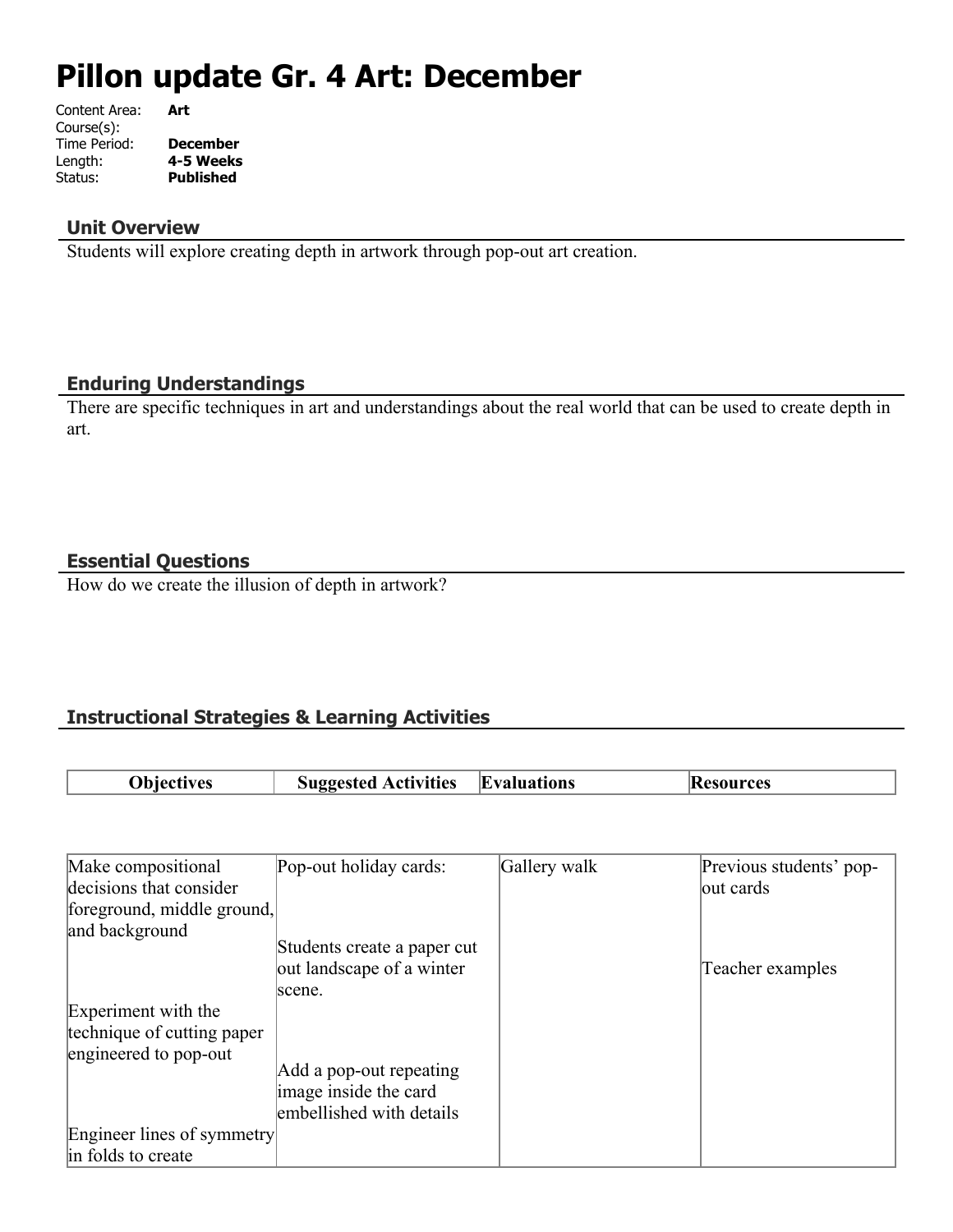| movement |                                                           |  |
|----------|-----------------------------------------------------------|--|
|          | The cover portrays the pop-<br> out in foreground/closeup |  |
|          |                                                           |  |

## **Integration of Career Readiness, Life Literacies and Key Skills**

Students will explore the career of paper engineering.

| TECH.9.4.5.DC.4      | Model safe, legal, and ethical behavior when using online or offline technology (e.g.,<br>$8.1.5.NI.2$ ).                                                             |
|----------------------|-----------------------------------------------------------------------------------------------------------------------------------------------------------------------|
| TECH.9.4.5.CT.4      | Apply critical thinking and problem-solving strategies to different types of problems such<br>as personal, academic, community and global (e.g., 6.1.5. Civics CM.3). |
| <b>TECH.9.4.5.CT</b> | Critical Thinking and Problem-solving                                                                                                                                 |
| <b>WRK.9.2.5.CAP</b> | Career Awareness and Planning                                                                                                                                         |
| WRK.9.2.5.CAP.1      | Evaluate personal likes and dislikes and identify careers that might be suited to personal<br>likes.                                                                  |
| WRK.9.2.5.CAP.2      | Identify how you might like to earn an income.                                                                                                                        |
| WRK.9.2.5.CAP.3      | Identify qualifications needed to pursue traditional and non-traditional careers and<br>occupations.                                                                  |
| TECH.9.4.5.DC.3      | Distinguish between digital images that can be reused freely and those that have copyright<br>restrictions.                                                           |
| <b>TECH.9.4.5.CI</b> | Creativity and Innovation                                                                                                                                             |

#### **Technology and Design Integration**

Studens will interact with the unit using the Smartboard. Students will create an engineered product using paper engineering techniques.

| CS.3-5.8.2.5.ED.3      | Follow step by step directions to assemble a product or solve a problem, using appropriate<br>tools to accomplish the task.                                                          |
|------------------------|--------------------------------------------------------------------------------------------------------------------------------------------------------------------------------------|
| CS.3-5.8.2.5.ED.4      | Explain factors that influence the development and function of products and systems (e.g.,<br>resources, criteria, desired features, constraints).                                   |
| CS.3-5.8.2.5.ED.2      | Collaborate with peers to collect information, brainstorm to solve a problem, and evaluate<br>all possible solutions to provide the best results with supporting sketches or models. |
| CS.3-5.8.2.5.ED.5      | Describe how specifications and limitations impact the engineering design process.                                                                                                   |
| $CS.3 - 5.8.2.5$ .ED.6 | Evaluate and test alternative solutions to a problem using the constraints and trade-offs<br>identified in the design process.                                                       |
| $CS.3-5.ED$            | <b>Engineering Design</b>                                                                                                                                                            |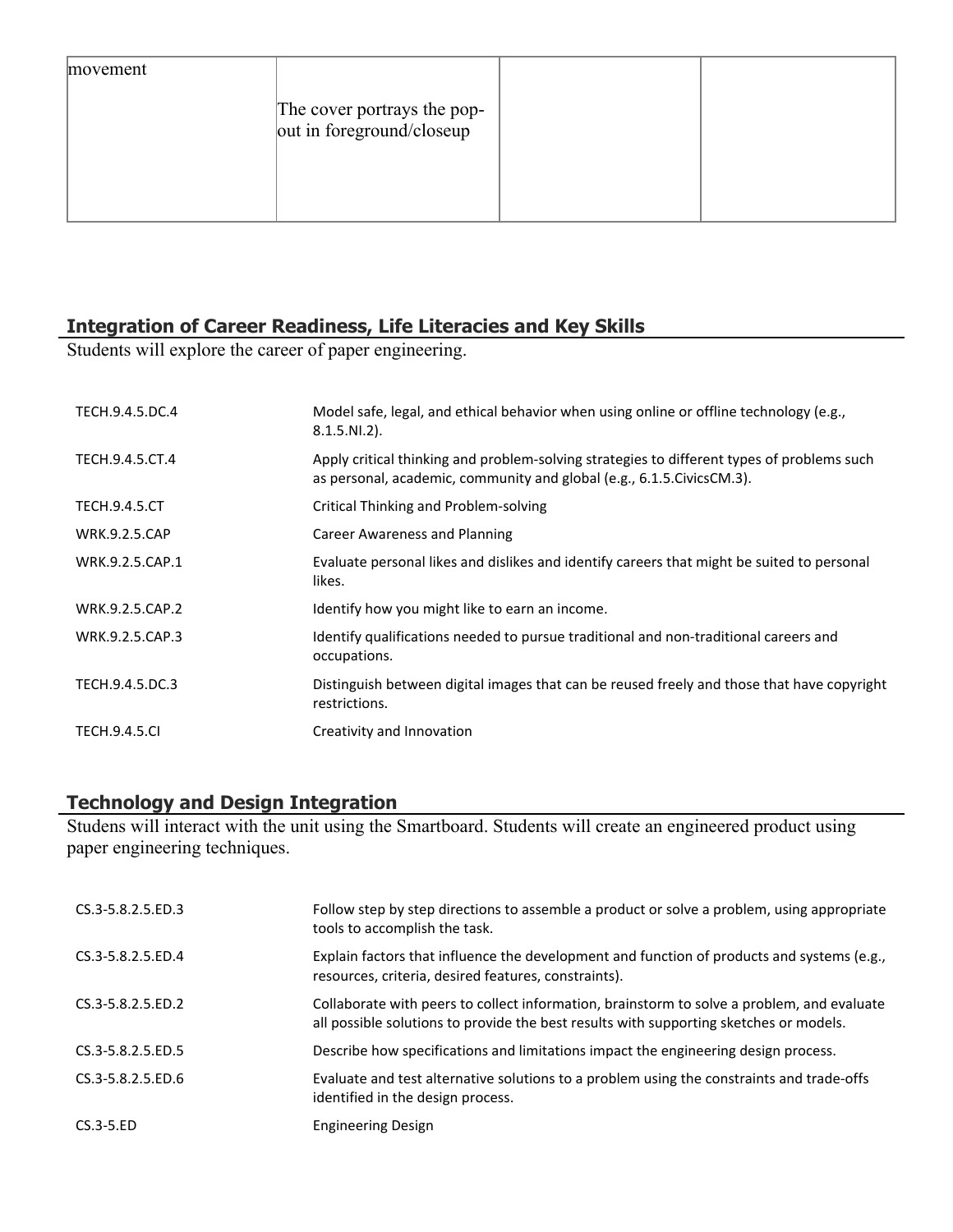MA.4.G.A.3 Recognize a line of symmetry for a two-dimensional figure as a line across the figure such that the figure can be folded along the line into matching parts. Identify line-symmetric figures and draw lines of symmetry.

## **Differentiation**

- Understand that gifted students, just like all students, come to school to learn and be challenged.
- Pre-assess your students. Find out their areas of strength as well as those areas you may need to address before students move on.
- Consider grouping gifted students together for at least part of the school day.
- Plan for differentiation. Consider pre-assessments, extension activities, and compacting the curriculum.
- Use phrases like "You've shown you don't need more practice" or "You need more practice" instead of words like "qualify" or "eligible" when referring to extension work.
- Encourage high-ability students to take on challenges. Because they're often used to getting good grades, gifted students may be risk averse.

## **Definitions of Differentiation Components**:

- o Content the specific information that is to be taught in the lesson/unit/course of instruction.
- o Process how the student will acquire the content information.
- o Product how the student will demonstrate understanding of the content.
- o Learning Environment the environment where learning is taking place including physical location and/or student grouping

#### **Differentiation occurring in this unit:**

Students will be encouraged to improve and challenge thier art skills as they proceed.

Simpler instructions and tasks will be assigned for struggling students

For Gifted:

Encourage students to explore concepts in depth and encourage independent studies or investigations. Use thematic instruction to connect learning across the curriculum. Encourage creative expression and thinking by allowing students to choose how to approach a problem or assignment. Expand students' time for free reading. Invite students to explore different points of view on a topic of study and compare the two. Provide learning centers where students are in charge of their learning. Brainstorm with gifted children on what types of projects they would like to explore to extend what they're learning in the classroom. Determine where students' interests lie and capitalize on their inquisitiveness. Refrain from having them complete more work in the same manner. Employ differentiated curriculum to keep interest high. Avoid drill and practice activities. Ask students' higher level questions that require students to look into causes, experiences, and facts to draw a conclusion or make connections to other areas of learning. If possible, compact curriculum to allow gifted students to move more quickly through the material. Encourage students to make transformations- use a common task or item in a different way. From

http://www.bsu.edu/web/lshasky/Forms/Interventions/Gifted.pdf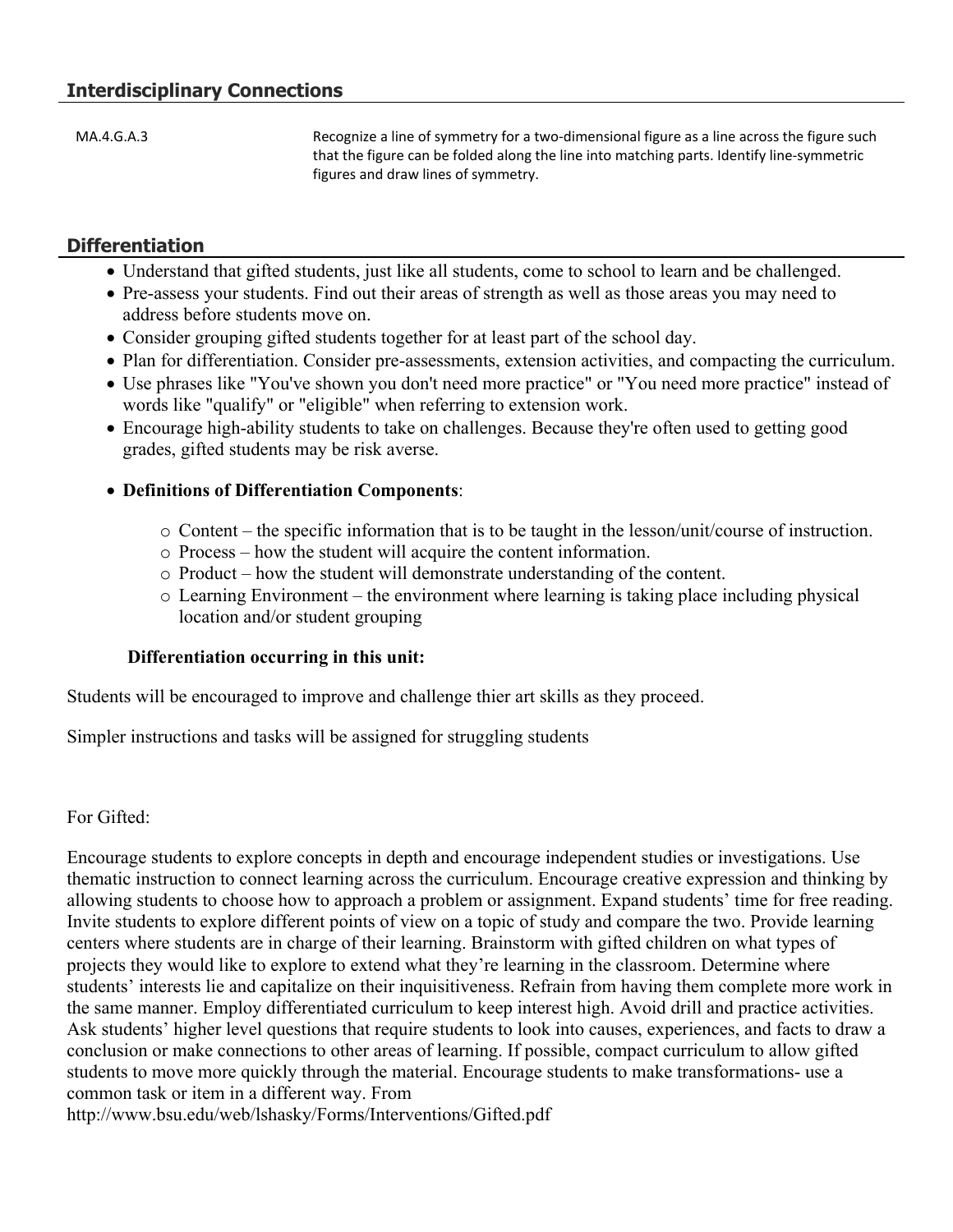## **Modifications & Accommodations**

Individual IEP's and 504 accommodations will be utilized.

Refer to QSAC EXCEL SMALL SPED ACCOMMOCATIONS spreadsheet in this discipline.

#### **Modifications and Accommodations used in this unit:**

#### **Benchmark Assessments**

**Benchmark Assessments** are given periodically (e.g., at the end of every quarter or as frequently as once per month) throughout a school year to establish baseline achievement data and measure progress toward a standard or set of academic standards and goals.

#### **Schoolwide Benchmark assessments:**

Aimsweb benchmarks 3X a year

Linkit Benchmarks 3X a year

DRA

#### **Additional Benchmarks used in this unit:**

Teacher observation for growth.

#### **Formative Assessments**

Assessment allows both instructor and student to monitor progress towards achieving learning objectives, and can be approached in a variety of ways. **Formative assessment** refers to tools that identify misconceptions, struggles, and learning gaps along the way and assess how to close those gaps. It includes effective tools for helping to shape learning, and can even bolster students' abilities to take ownership of their learning when they understand that the goal is to improve learning, not apply final marks (Trumbull and Lash, 2013). It can include students assessing themselves, peers, or even the instructor, through writing, quizzes, conversation, and more. In short, formative assessment occurs throughout a class or course, and seeks to improve student achievement of learning objectives through approaches that can support specific student needs (Theal and Franklin, 2010, p. 151).

#### **Formative Assessments used in this unit:**

Teacher observations during the process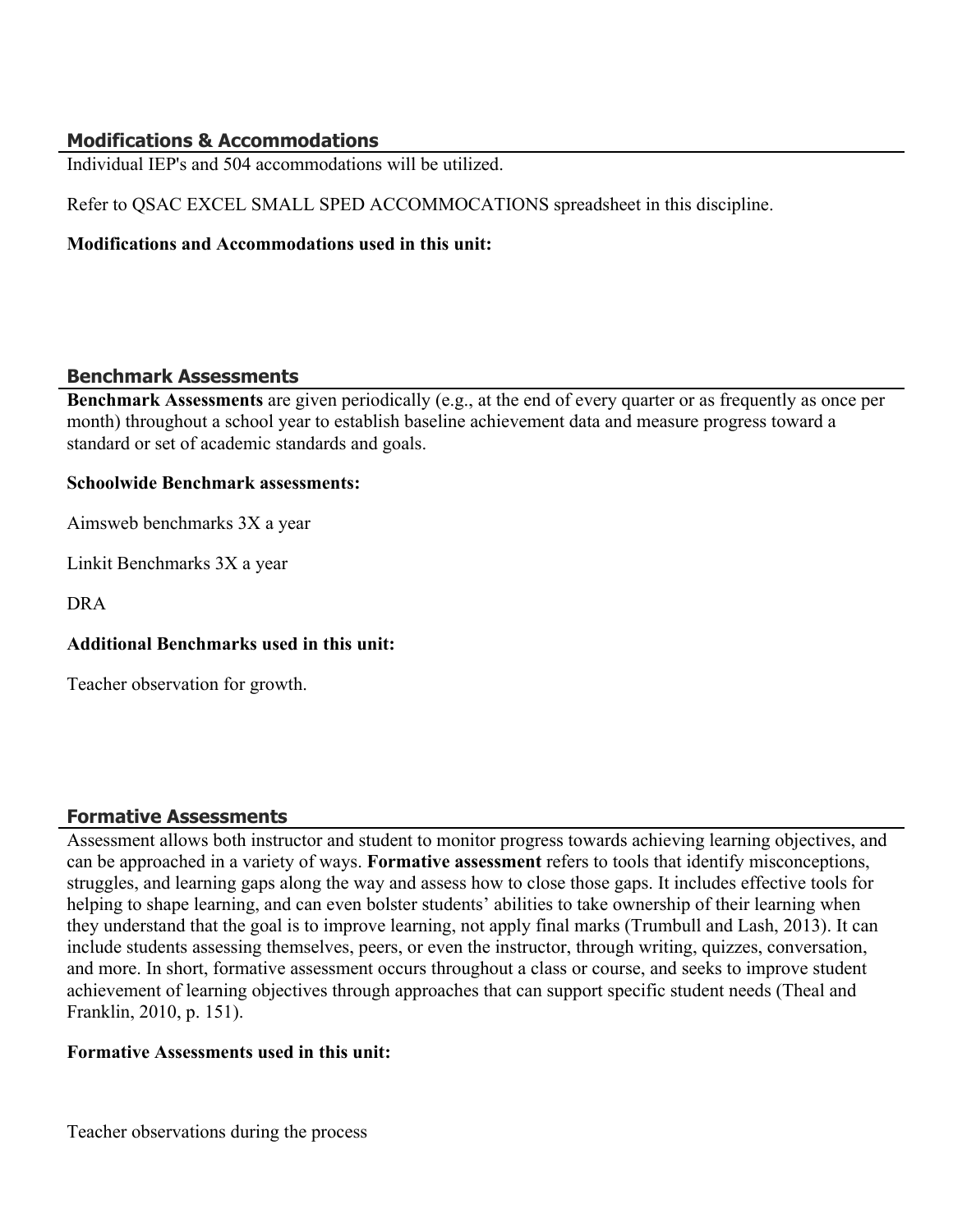## **Summative Assessments**

**summative assessments** evaluate student learning, knowledge, proficiency, or success at the conclusion of an instructional period, like a unit, course, or program. Summative assessments are almost always formally graded and often heavily weighted (though they do not need to be). Summative assessment can be used to great effect in conjunction and alignment with formative assessment, and instructors can consider a variety of ways to combine these approaches.

#### **Summative assessments for this unit:**

Gallery walk

## **Instructional Materials**

Previous students' pop-out cards

Teacher examples

#### **Standards**

| VPA.1.1.5       | All students will demonstrate an understanding of the elements and principles that govern<br>the creation of works of art in dance, music, theatre, and visual art.                                          |
|-----------------|--------------------------------------------------------------------------------------------------------------------------------------------------------------------------------------------------------------|
| VPA.1.1.5.D.CS1 | Understanding the function and purpose of the elements of art and principles of design<br>assists with forming an appreciation of how art and design enhance functionality and<br>improve quality of living. |
| VPA.1.1.5.D.1   | Identify elements of art and principles of design that are evident in everyday life.                                                                                                                         |
| VPA.1.1.5.D.CS2 | The elements of art and principles of design are universal.                                                                                                                                                  |
| VPA.1.1.5.D.2   | Compare and contrast works of art in various mediums that use the same art elements<br>and principles of design.                                                                                             |
| VPA.1.3.5.D.CS1 | The elements of art and principles of design can be applied in an infinite number of ways<br>to express personal responses to creative problems.                                                             |
| VPA.1.3.5.D.1   | Work individually and collaboratively to create two- and three-dimensional works of art<br>that make cohesive visual statements and that employ the elements of art and principles<br>of design.             |